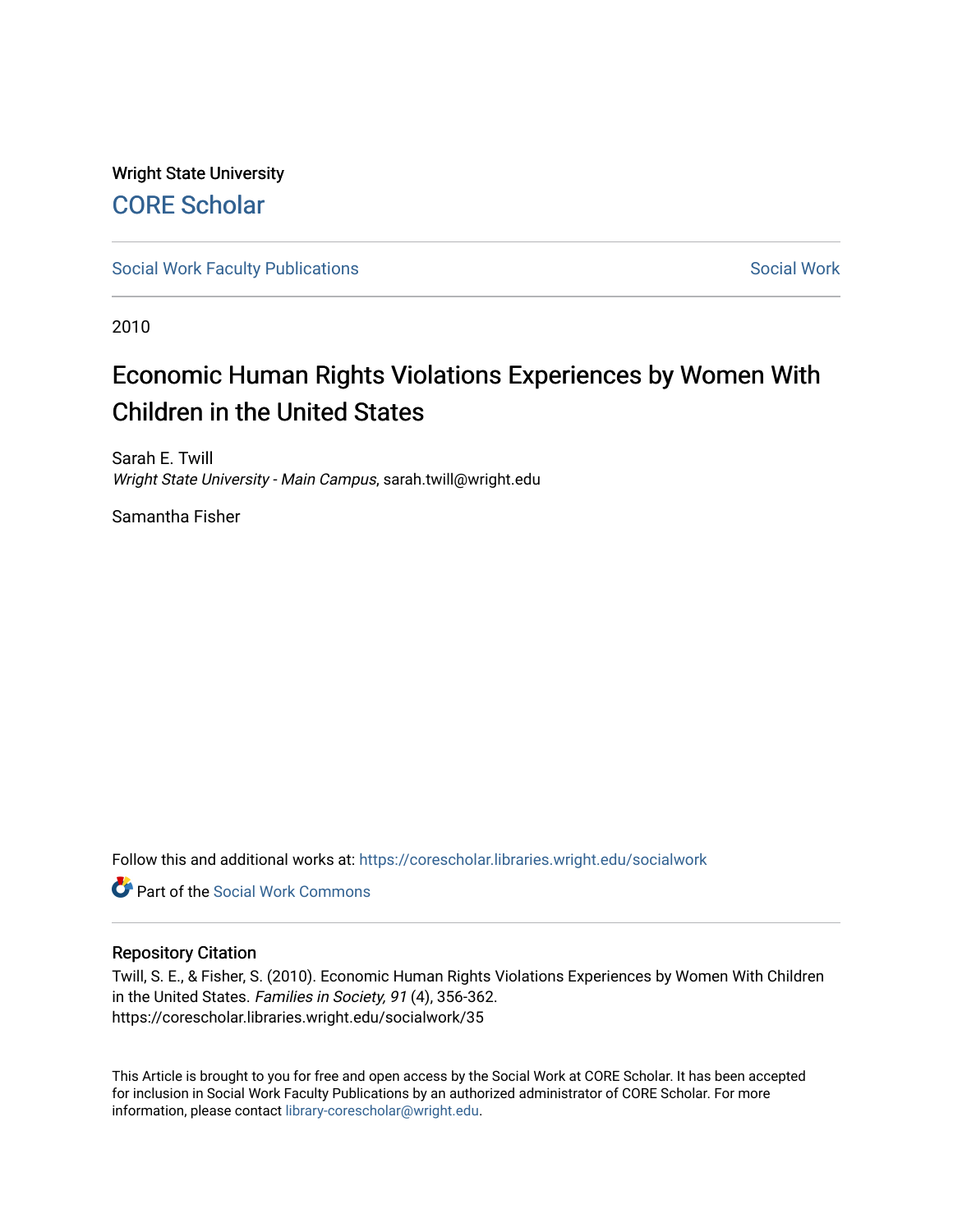# **Economic Human Rights Violations Experienced by Women With Children in the United States**

*Sarah Twill & Samantha Fisher*

### **ABSTRACT**

In 1948, the Universal Declaration of Human Rights (UDHR) was adopted by the United Nations. Economic human rights are expressed in Articles 23, 25, and 26. The UDHR requires that poverty be seen not just as an unfortunate living condition but also as a violation of human rights. In this study, 20 women with children were educated about the UDHR and interviewed in order to understand their stories of poverty through the lens of rights violations. Implications for reframing poverty as a rights violations and how social workers can advocate for policies that promote the well-being of families are discussed.

## **Implications for Practice**

Policies that support families, such as offering more generous family leave and supporting a mother's pension for all women engaged in caregiving, should be explored as a way to prevent women and their children from experiencing economic human rights violations.

**O**n December 10, 1948, the Universal Declaration of Human<br>Rights (UDHR) was adopted by the General Assembly of the<br>United Nations (United Nations [UN], 1948). The UDHR out-Rights (UDHR) was adopted by the General Assembly of the United Nations (United Nations [UN], 1948). The UDHR outlined political rights as part of the International Covenant on Civil and Political Rights (ICCPR) and social rights as part of the International Covenant on Economic, Social and Cultural Rights (ICESCR; Orend, 2006). Articles 23, 25, and 26 were included among the social rights and highlighted the right to housing, food, education, health care, and a job offering a living wage. The United States provides political and civil rights to its citizens, but has yet to ratify the ICESCR.

The U.S. Constitution contains language specific to political and civil rights, thus making it easy to endorse the UDHR provisions providing these rights (Forbath, 2005). However, the Constitution does not compel legal protection of social and economic rights, thus providing no pressure to endorse these rights. Hesitation to ratify the ICESCR may also be related to the United States' reliance on capitalism as an economic system. The United States is seen as a neoliberal democratic state (Hoopes, 2001) with policies that indicate that when dealing with poverty, private charitable giving is preferred over public taxation (Abramovitz, 1988; Piven & Cloward, 1993). Early charity and colonial law distinguished between the "deserving" and the "undeserving" poor, and changes in the Poor Laws in the 1830s focused on "blaming the victim" (Abramovitz). Most social welfare programs grew to be means-tested rather than universal (Olsen, 2008).

In contrast, countries with a socially democratic system include social rights in their constitution and ratified the entire UDHR (Forbath, 2005). The welfare systems in these countries (e.g., Sweden, Canada, and Norway) provide wider safety nets for their citizens. This reduces the likelihood of extreme inequality and the chances of individuals experiencing a violation of economic rights. For example, socially democratic countries provide some sort of universal health care for their citizens (Leary, 2006); therefore, for citizens with cultural capital (e.g., who speak the language, are literate, and understand the cultural norms of the medical system), the chances of a health care violation occurring are reduced, if not prevented.

To address inequality, women living in Pennsylvania organized the Kensington Welfare Rights Union (KWRU; Bricker-Jenkins & Baptist, 2006). Their purpose was to bring attention to the hardships faced by people living in poverty and the fact that the U.S. government does not protect the economic rights put forth by the UDHR. The women, most of them low income, came together after their family survival was threatened by cuts in welfare programs. One of their projects was the Freedom Bus Tour of 1998. Using the UDHR as a guide, KWRU created a list of questions that assessed whether a person's economic human rights were violated. Interviews were held across the country and the results were forwarded to the UN.

Poverty and many of the social welfare policies designed to alleviate it disproportionally impact women with children (Abramovitz, 1988, 2000; Gatta & Deprez, 2008). In 2009, there were 39.8 million people, including 8.1 million families, living in poverty in the United States (DeNavas-Walt, Proctor, & Smith, 2009). However, living in poverty is not framed as a human rights violation. In the next section of this article, the rights outlined in Articles 23, 25, and 26 of the UDHR will be reviewed. The rights provided under each Article and the literature regarding women with children living in poverty will be highlighted.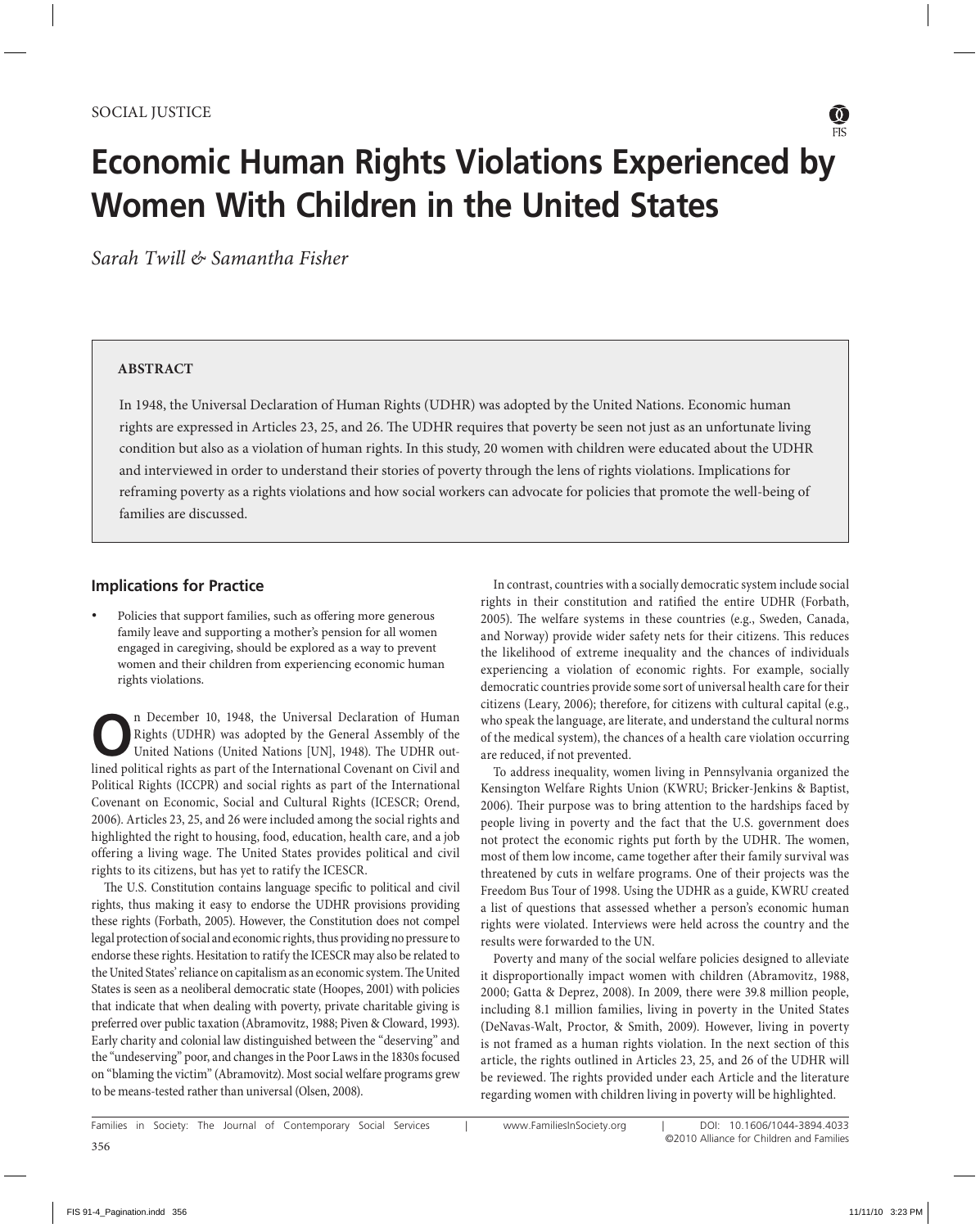#### *Poverty and Employment—Article 23*

Article 23 of the UDHR reads as follows:

- 1. Everyone has the right to work, to free choice of employment, to just and favourable conditions of work, and to protection against unemployment.
- 2. Everyone, without any discrimination, has the right to equal pay for equal work.
- 3. Everyone who works has the right to just and favourable remuneration ensuring for himself and his family an existence worthy of human dignity, and supplemented, if necessary, by other means of social protection.
- 4. Everyone has the right to form and to join trade unions for the protection of his interests. (UN, 1948)

In Article 23, the UDHR defines work as employment-based wages, yet calls for special protection of mothers in Article 25. The absence of an explicit statement that caregiving is work that is worthy of economic compensation subjugates this role assumed by women. Historically, mothers' pensions sought to provide economic support for mothers to raise their children (Sterett, 2003). However, Aid to Families with Dependent Children (AFDC) and, later, the Personal Responsibility and Work Opportunity Reconciliation Act (PRWORA) classified aid as being only for low-income women and shifted the requirements away from care to wage-based work (Abramovitz, 1988, 2000; Gatta & Deprez, 2008).

Most recently, PRWORA emphasized work over welfare (Gatta & Deprez, 2008). Welfare recipients have 5 years to become self-sufficient by obtaining adequate employment with which to support their families. Success of the policy has been judged based on the reduction of individuals on welfare rolls regardless of the type or quality of the jobs obtained. Gatta and Deprez contended, however, that PRWORA did little to improve the lives of women and their children, but rather transferred the responsibility of paying a poverty wage from the government to employers. However, 40% of those who gained employment and moved off the welfare rolls remain in poverty. This may be due to the fact that only 59% of women have full-time, year-round work (DeNavas-Walt et al., 2009). Anderson, Halter, Julnes, and Schuldt (2000) also found that employment instability often resulted from marginal and temporary jobs, as well as employment barriers including health problems and lack of day care. Further, women who leave welfare for work may lose their benefits from other public programs (e.g., food stamps and Medicaid) while at the same time incurring the additional costs of clothing, child care, and transportation associated with employment (Gatta, 2005).

When women do work, they make less than men. Sigle-Rushton and Waldfogel (2007) examined the earnings of mothers, nonmothers, and men. They found that in the United States, mothers made 11–19% less than nonmothers. However, when cumulative earnings by age 45 were considered, nonmothers made 36% less than men, and mothers made 43–48% less than their male counterparts. In 2008, the median income for women was \$35,745 compared with \$46,367 for men (DeNavas-Walt et al., 2009). The wage gap between men and women persists even with increased education, which is often seen as a way out of poverty. College-educated men made a median income of \$66,000 compared with college-educated women's wages of \$50,000 (American Association of University Women, 2008).

#### *Poverty and Well-Being—Article 25*

Article 25 of the UDHR reads as follows:

1. Everyone has the right to a standard of living adequate for the health and well-being of himself and of his family, including food, clothing, housing, and medical care and necessary social services, and the right to security in the event of unemployment, sickness, disability, widowhood, old age, or other lack of livelihood in circumstances beyond his control.

2. Motherhood and childhood are entitled to special care and assistance. All children, whether born in or out of wedlock, shall enjoy the same social protection. (UN, 1948)

Historically, mothers with children have been protected by social welfare policies (Abramovitz, 1988). The Social Security Act of 1935 created AFDC to "strengthen and maintain family life." Although AFDC and its successor, PRWORA, provided some economic guarantees for women with children, both laws stigmatized families (Gatta & Deprez, 2008) in ways incongruent with the spirit of the UDHR. The laws labeled women with children as either deserving or undeserving, whereas the UDHR views people as having the right to adequate living conditions.

The UDHR calls for "special care and assistance" for mothers and children. However, not all women and children in the United States receive such social protection. For example, in 2007, approximately 23% of the homeless population was made up of families with children (United States Conference of Mayors, 2007). Even if families are housed, they may experience food insecurity. Nord, Andrews, and Carlson (2008) concluded that of households with children, 16% experience food insecurity. Of those low-income households headed by single women, nearly 45% experience food insecurity. Children who experience food insecurity may be at risk for learning difficulties (Winicki & Jemison, 2003), obesity (Richards & Smith, 2007), and behavioral issues (Slack & Yoo, 2005).

In addition to having basic needs met, health care coverage is needed to ensure that illness can be treated and preventive care provided. In 2008, 46.3 million people lacked health care coverage (DeNavas-Walt et al., 2009). In spite of the efforts of the Children's Health Insurance Program (CHIP), 7.3 million children lacked coverage. Galbraith, Wong, Kim, and Newacheck (2005) found that the out-of-pocket health care costs of one member of a family impacted the entire family. Health care costs made it difficult to afford other life essentials and caused higher levels of family stress and strain (May & Cunningham, 2004). Ultimately, individuals without health insurance had higher mortality rates (Robinson, 2007).

#### *Poverty and Education—Article 26*

Article 26 of the UDHR reads as follows:

- 1. Everyone has the right to education. Education shall be free, at least in the elementary and fundamental stages. Elementary education shall be compulsory. Technical and professional education shall be made generally available and higher education shall be equally accessible to all on the basis of merit.
- 2. Education shall be directed to the full development of the human personality and to the strengthening of respect for human rights and fundamental freedoms. It shall promote understanding, tolerance, and friendship among all nations, racial, or religious groups, and shall further the activities of the United Nations for the maintenance of peace.
- 3. Parents have a prior right to choose the kind of education that shall be given to their children. (UN, 1948)

Education results in higher incomes (Day & Newberger, 2002). Overall, 89.1% of women over the age of 25 possess a high school diploma. Over 94% of White women graduate from high school compared with 87.9%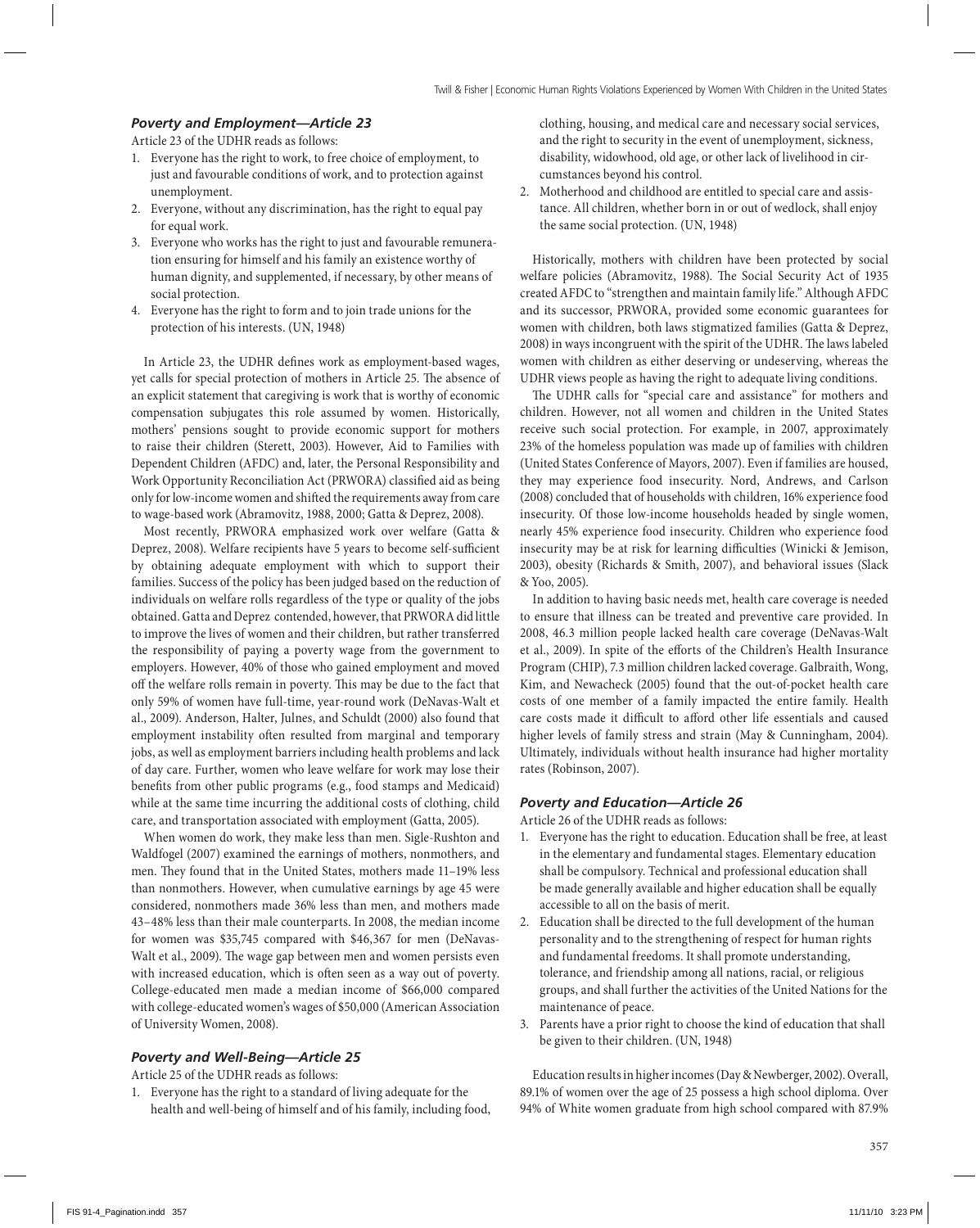of African American women (U.S. Department of Education, 2008a). Similarly, 5.8% of White students drop out compared with 10.7% of African American students (U.S. Department of Education, 2008b). Women who lacked a high school diploma made \$18,900 per year and were less likely to have full-time, year-round employment compared with high school graduates, who made \$23,400 per year (Day & Newberger, 2002). Synthetic work–life earning estimates project that over a 40 year employment history, women without a high school diploma make \$700,000 compared with \$1 million earned by high school graduates.

For the children of low-wage-earning women, the achievement gap manifests in many ways. Disadvantaged children have less access to books and libraries than children growing up in more economically advantaged families (Wilson, 2006). Saporito and Sohoni (2007) found that children who were poor and/or minority were more concentrated in public schools that were underfunded and underperforming. Machtinger (2007) concluded that high-poverty schools were below average in student achievement and graduation rates.

#### **Purpose of the Study**

To date, the United States has not ratified the UDHR and does not protect social and economic human rights of its citizens. More than 8 million families live in poverty (DeNavas-Walt et al., 2009). The purpose of this study was to interview women with children to determine the qualitative and quantitative nature of economic human rights violations (EHRVs). The descriptive research questions for this study were "How many EHRVs do women with children acknowledge?" and "What is the impact of those violations on the lives of the participants and their children?" This was a descriptive study that attempted to conceptualize the experiences of women and children living in poverty as an EHRV.

#### **Methods**

#### *Description of the Community and Agency*

The research took place in a community in southwestern Ohio with a 2007 population of 32,370 (U.S. Census Bureau, 2007). The community's residents were primarily White (87.3%) with African Americans/Blacks representing a small percentage of the population (6.3%; U.S. Census Bureau, 2000). The median household income was \$36,889.

Data were collected at a local social service agency. The agency is a nonprofit resource, case management, and referral center that serves low-income individuals and families. Approximately 80 clients are served every month. The majority of the clients are low-income women with children.

#### *Description of the Research Protocol*

Data were collected from 20 participants from July through October, 2007. The researchers were given a list of approximately 140 women with children who were served by the agency in the previous three months. To recruit participants, individuals from the list were contacted by telephone and asked if they were interested in participating in the research. More than 50% of the phones were disconnected. The individuals reached by phone were informed of the purpose of the study and told that the interview would take approximately 45 minutes. The first 20 women to complete the interview composed the study sample. Participants were educated about the UDHR and given the opportunity to have the results of their interview sent to the KWRU, which coordinates the forwarding of EHRV documentation to the UN. Interviews were conducted at the community agency, and participants were compensated for their

time with a grocery bag containing food items such as peanut butter, bread, and canned foods valued at \$10. The funding was provided by a \$200 university research grant, and the compensation was approved by the internal review board (IRB). The researchers wished to give the participants a \$10 gift card to a local grocery, but the IRB did not approve this.

A modified version of the KWRU questionnaire assessing EHRVs was used. The participants answered six questions related to the "right to jobs and living wages" (Article 23). See Tables 1–4 for the list of questions asked of participants. There were nine questions related to the "right to well-being, food, housing, and clothing" and five questions related to health care (Article 25). The participants answered three questions related to the "right to education" (Article 26). Questions were answered with a *yes*, *no*, or *not applicable* response. Questions were asked twice to elicit a response for "current violations" and "lifetime violations." First, the participants were asked if they had experienced the EHRV in the last 30 days (classified as current violations). Next, the participants were asked if they had experienced the EHRV in their lifetime, which included the time frame from their 18th birthday to 30 days prior to the interview.

After all 23 quantitative questions were completed, the participants were asked to discuss the worst violation experienced. Participants were given the opportunity to explain their experience, what happened, when it occurred, who else the violation impacted, and if other violations occurred because of the experience.

#### *Description of the Participants*

The study included 20 women with children under the age of 18; these mothers were interviewed about their EHRVs. Over half of the participants identified their race as White  $(n = 11)$ . Nine identified their race as African American or Black. One participant identified herself as having a "mixed heritage." The ages of the participants ranged from 22 to 59 years old. The mean age was 38.6 years old.

The participants had a total of 39 children under the age of 18 in their care. The mean number of children was 1.95 children (range 1–4). The ages of the children ranged from 8 months to 17 years. One mother was 4 months pregnant at the time of the interview.

#### **Results**

#### *Quantitative Analysis*

Across Articles 23, 25, and 26, participants experienced a total of 96 EHRVs in the 30 days preceding the interviews. The mean number of EHRVs was 4.75 (range  $0-11$ ;  $SD = 3.11$ ). Over their lifetimes (18 years old to 30 days prior to the interview), participants experienced 267 EHRVs. The mean number of lifetime violations was 13.35 (range 4–22;  $SD = 5.64$ .

Article 23 deals with EHRVs related to work and wages. Six questions were asked. In the 30 days prior to the interviews, participants reported 28 EHRVs related to work. The mean number of EHRVs was 0.35 (range 0–3; *SD* = 0.813). The most common violation was the lack of available jobs (see Table 1). Over their lifetimes, the participants reported 71 EHRVs. Participants experienced an average of 3.55 lifetime violations (range  $1-6$ ;  $SD = 1.356$ ). The most common violation was related to having full-time employment that lacked adequate pay.

Article 25 included two categories of violations. The first category included nine questions classified by the researchers as rights related to "food, housing, and social services." A total of 30 current EHRVs were reported by participants. The mean number of violations was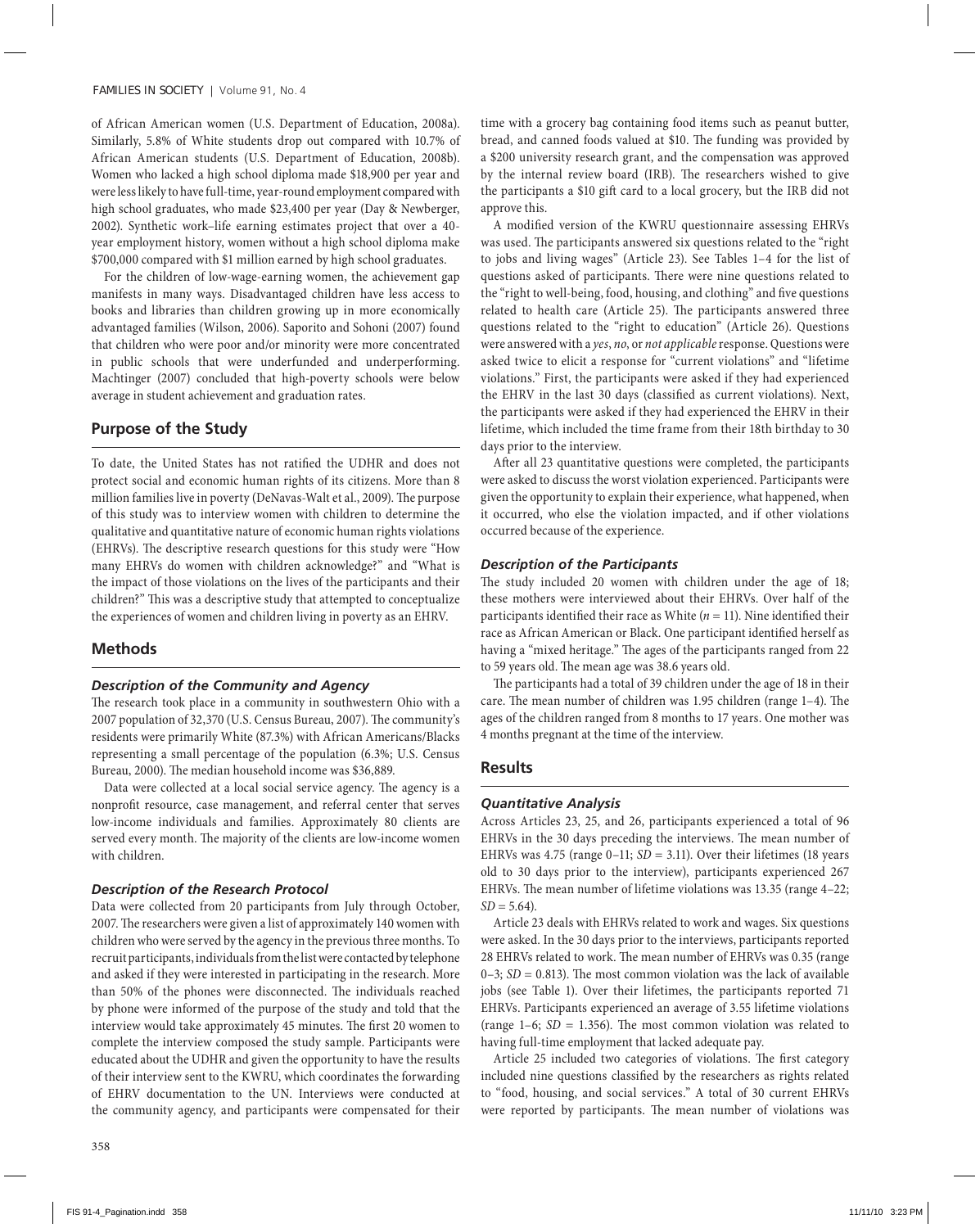1.50 (range  $0-4$ ;  $SD = 1.32$ ). Going without meals because there was not enough money was the most common violation (see Table 2). Over their lifetimes, the participants experienced 108 violations. The mean number of lifetime EHRVs was 5.4 (range 0–9; *SD* = 2.722).

Article 25 also included six questions related to health care rights. The participants reported 37 health care violations occurring in the 30 days prior to the interviews (see Table 3). Participants experienced a mean of 1.85 EHRVs (range 0–5; *SD* = 1.66). Ten participants lacked health insurance. Over their lifetimes, the participants reported experiencing 74 health care violations. The mean number of lifetime health care violations was 3.70 (range 0–6; *SD* = 1.922).

Article 26 relates to the right to education. Three education questions were included (see Table 4). In the 30 days prior to the interview, only one EHRV was reported. Over their lifetimes, participants reported experiencing 14 education violations. Eight individuals reported having to leave school due to economic factors, and 5 participants' children missed school due to homelessness. The mean number of lifetime violations was 0.700 (range 0–2; *SD* = .865).

#### *Qualitative Analysis*

Qualitative data were collected from the 20 participants. Participants were asked to discuss their worst EHRV. The most common violations reported were related to homelessness or employment. Five women discussed their hardships leading to and during periods of homelessness. The following quotes describe the aggravations faced by the women:

When sales are not good, your hours get cut. When your hours decrease, you get paid less and start having trouble paying the bills. You're a mess. It's a vicious cycle. You're told to be out of your home. (White woman, age 44)

When the agency loses clients, we lose work. You let the phone go, then the cable. You let go the things that aren't necessities. The rental company first let me make payments, [but the] companies switched and then no more payments. We was homeless for about 3 months, living in different places. We lived in car for a while and hotels whenever I could afford them. (African American woman, age 36)

The women focused on how their homelessness affected their children. A 22-year-old White participant discussed how her children learned to "go without." Sadness, confusion, aggravation, and blame were all words used by the woman to describe feelings experienced during her homelessness. A 44-year-old White woman discussed the problems faced by not having any "personal space" and how her children felt that they did not "have a life anymore." A 37-year-old African American participant discussed the pain of homelessness and how it contributed to her son entering foster care due to her inability to care for him.

Employment violations were also cited as some women's worst EHRV. Five women discussed hardships faced because of the lack of available jobs, the inability to obtain employment, and the loss of employment. These 5 participants earned wages less than \$7.35 an hour. The following quotes exemplify the participants' dissatisfaction in trying to obtain employment:

It is hard to get work hours especially without an education. (African American woman, age 27)

I had good jobs, but it was either closed or [I was] laid off. As I have gotten older, the problems are worse because of job discrimination because of my age. I am either overskilled or underskilled, no in between. (African American woman, age 59)

#### **Table 1.** *Article 23 (Work and Wages) Violations*

|                                                                                     | <b>FREQUENCY OF VIOLATIONS</b> |          |
|-------------------------------------------------------------------------------------|--------------------------------|----------|
| <b>VIOLATION</b>                                                                    | 30 DAYS                        | LIFETIME |
| Have you been unable to find work because of<br>a lack of available jobs?           | 11                             | 16       |
| Have you ever had a full-time job that did not<br>pay you enough to pay your bills? | 6                              | 18       |
| Have you ever had to work more than one job<br>to meet your family's basic needs?   | 6                              | 17       |
| Have you been denied work or laid off from<br>work?                                 | 4                              | 9        |
| Have you ever gotten sick or injured because of<br>your job?                        |                                | 9        |
| Have you ever lost a job because you wanted a<br>union?                             |                                | 2        |

**Table 2.** *Article 25 (Well-Being) Violations*

|                                                                                                                                     | FREQUENCY OF VIOLATIONS |          |
|-------------------------------------------------------------------------------------------------------------------------------------|-------------------------|----------|
| <b>VIOLATION</b>                                                                                                                    | 30 DAYS                 | LIFFTIME |
| Have you or any member of your immediate<br>family ever gone without meals because<br>there wasn't enough money for food?           | 11                      | 16       |
| Have you ever lived in a house that was in<br>dangerous condition?                                                                  | 5                       | 9        |
| Have you ever been unable to afford child care? <sup>a</sup>                                                                        | 4                       | 13       |
| Have you ever been denied or cut off other benefit<br>programs (food stamps, medical, or SSI)?                                      | 3                       | 12       |
| Have you ever been denied or cut off of welfare<br>(general assistance, AFDC, or TANF)?                                             | $\mathcal{L}$           | 10       |
| Have you ever had to leave your children at<br>home alone in order to go to work or to<br>meet TANF work requirements? <sup>a</sup> | $\overline{2}$          | 8        |
| Have you ever had your utilities shut off?                                                                                          |                         | 14       |
| Have you ever stayed in an abusive relationship<br>because you did not have enough money to<br>live on your own?                    |                         | 14       |
| Have you ever been homeless?                                                                                                        |                         | 12       |

a Only asked if parent has children under his/her care.

**Table 3.** *Article 25 (Health Care) Violations*

| <b>VIOLATION</b>                                                                                               | 30 DAYS                  | <b>I</b> IFFTIME |
|----------------------------------------------------------------------------------------------------------------|--------------------------|------------------|
| Have you or anyone in your immediate family ever<br>gone without health insurance?                             | 10                       | 15               |
| Have you ever been given a prescription by a doctor<br>but not had the money or insurance to buy it?           | 10                       | 16               |
| Do you put off medical care until your condition is<br>severe and then seek treatment in an emergency<br>room? | 8                        | 17               |
| Have you ever been denied medical treatment?                                                                   | 4                        | 10               |
| Has a doctor ever refused treatment because you<br>have Medicaid, Medicare, or no insurance?                   | Β                        | 11               |
| Are you self-employed, in the arts, a health care, or<br>child care worker (circle one) and uninsured?         | $\overline{\phantom{0}}$ | 5                |

Five participants discussed how frustrating it was to work but only make minimum wage. A 35-year-old African American woman described how she had steady work but was paid a wage that did not sustain her family. Ultimately, she returned to government assistance.

All 5 women who cited employment as the worst EHRV discussed how it affected their families. One participant stated that she "wants

FREQUENCY OF VIOLATIONS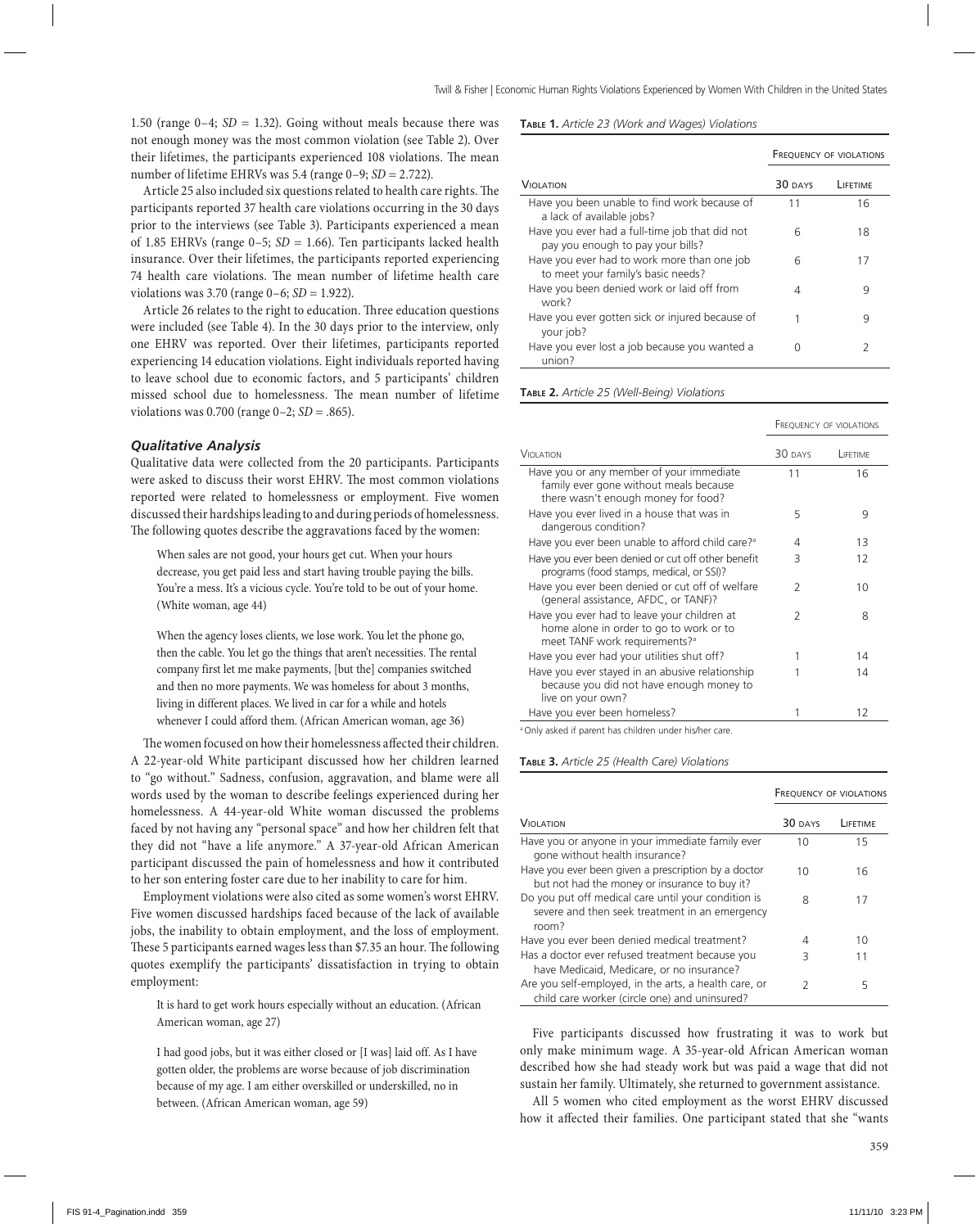#### **Table 4.** *Article 26 (Education) Violations*

|                                                                                                                                                              |         | <b>FREQUENCY OF VIOLATIONS</b> |
|--------------------------------------------------------------------------------------------------------------------------------------------------------------|---------|--------------------------------|
| <b>VIOLATION</b>                                                                                                                                             | 30 DAYS | <b>I</b> IFFTIME               |
| Have your children ever missed school because of<br>homelessness, malnutrition, or because of the<br>lack of any of the above mentioned rights? <sup>a</sup> |         |                                |
| Have you ever had to leave school or training<br>because you couldn't afford to go anymore?                                                                  |         | 8                              |
| Have your children ever had to leave school to<br>work for the family's economic survival? <sup>a</sup>                                                      |         |                                |

a Only asked if parent has children under his/her care.

her kids to wear more than Goodwill clothing." She also described how her pay was so low that her "daughter does not get the medications she needs to get better." Three of the five participants described the issues of minimum wage jobs and the inability to afford health care.

#### **Discussion**

The purpose of this study was to document EHRVs experienced by women with children living in a community in southwestern Ohio. Twenty women with children participated in the study, reporting 96 EHRVs in the 30 days prior to the interview and 267 EHRVs over their lifetimes.

The findings of this study captured EHRVs faced by women with children who used social services within the community. Given that many of the women were using social services because of economic hardships, it was expected that the participants experienced violations related to Article 25. When asked to discuss the worst violation, 5 women cited homelessness. The women described situations in which work hours were not adequate, bills became problematic, and the cycle of poverty contributed to further EHRVs. Five women also discussed their hardships related to Article 23 and the inability to find adequate employment.

Interestingly, the number of current health care violations was 37, the highest of current violations, yet health care violations were not cited by the participants as the worst violation. The researchers hypothesize that the low incidences of health care violations may be because the women considered the illness minor (e.g., needing a few stitches or having an ear infection) or preventive (e.g., skipping a yearly pap smear). Because these sorts of health care violations may not cause the immediate consequences affiliated with a violation such as homelessness, for example, the participants may not have considered health care issues the worst violation.

#### *Limitations*

This study had limitations. First, the number of women who participated was limited to 20 women with children who lived in southwestern Ohio. Relative to the demographics of the community, African Americans were overrepresented in the sample. However, given the overrepresentation of people of color living in poverty (DeNavas-Walt et al., 2009), this sample accurately represents the disproportionate number of African Americans living below the poverty line. Additionally, the participants of the study were already clients of a community agency that served low-income families. As such, it was likely that participants experienced at least one EHRV. The participants may have different characteristics from other low-income women who do not use social services.

Next, participants were contacted by phone and asked to participate. Approximately 50% of the sampling frame did not have an operational phone. This may suggest that the women who participated in the study were economically stable enough to pay their phone bill in the months

following being served by the community agency. Those who had a disconnected phone may have had more economic problems and thus may have been more likely to have additional or different EHRVs. Future studies should consider a different strategy to recruit participants who lack phone service.

Another weakness of the study was that the measurement instrument was not specifically designed to be used with women with children. Because the questions asked only about current and lifetime EHRVs, it was impossible to know the ages of the children when the EHRVs occurred. The consequences of an EHRV could be different based on the age of a child. For example, while hunger is detrimental to the growth of all children, the impact of hunger on the development of young children is more significant.

To address this concern, future researchers should partner with KWRU to design a more methodologically valid instrument. The KWRU questionnaire was designed to provide documentation to the UN, not to serve as a methodologically sound research instrument. Revisions of double-barreled questions and the collection of additional demographic information may yield more informative data.

Once the questionnaire is revised and proven valid and reliable, additional research with a variety of populations could be completed to determine the frequency and impact of EHRVs. That is, it is unknown if experiencing six lifetime violations is "normal" or a sign of living in poverty. Additionally, the instrument treats all violations as being equal in the nature and consequences of the violation; however, this may not be true in practice. For example, is not being allowed to join a union the same as experiencing a homeless episode? The fact that health care violations were high, but not cited as the worst violations, may suggest differences in impact or severity of violations.

#### *Implications for Practice*

Using the socialist-feminist framework proposed by Abramovitz (1988) to view the refusal of the U.S. government to ratify the UDHR, the experiences of the participants can be seen as a continued "feminization of poverty" and oppression. The government's reluctance to provide human rights for all citizens is rooted in its protection of capitalism and paternalism, both of which have historically oppressed women and people of color. Both the quantitative and qualitative data from this study support this history of oppression. Women spoke of the hardships of balancing their private and public lives. For example, women who worked evening shifts could not help their children with homework. Another example was a participant who discussed having to choose between staying home with a sick child or losing a day's wages, which were necessary for the family's economic survival.

The intersection of poverty and gender that was reinforced during the Industrial Revolution was also seen in the lives of today's participants. During the Industrial Revolution, the family ethic solidified that "a woman's place was in the home," yet this work was not seen as valuable enough for wage compensation. This belief allowed women who had to work outside the home to be forced into lower paying and lower status jobs. All participants were currently or previously employed in jobs that were dominated by women and were in the service sector of the economy. Employment in retail, fast-food, caretaking duties (e.g., being a homemaker for seniors), and janitorial services were common. Further, all participants worked for wages at or near the minimum wage, and 18 of the 20 participants reported a lifetime violation of working full time yet not earning adequate wages.

The stories of the participants illuminate the complex layering of race, class, and gender. From their time in the fields as slaves to serving as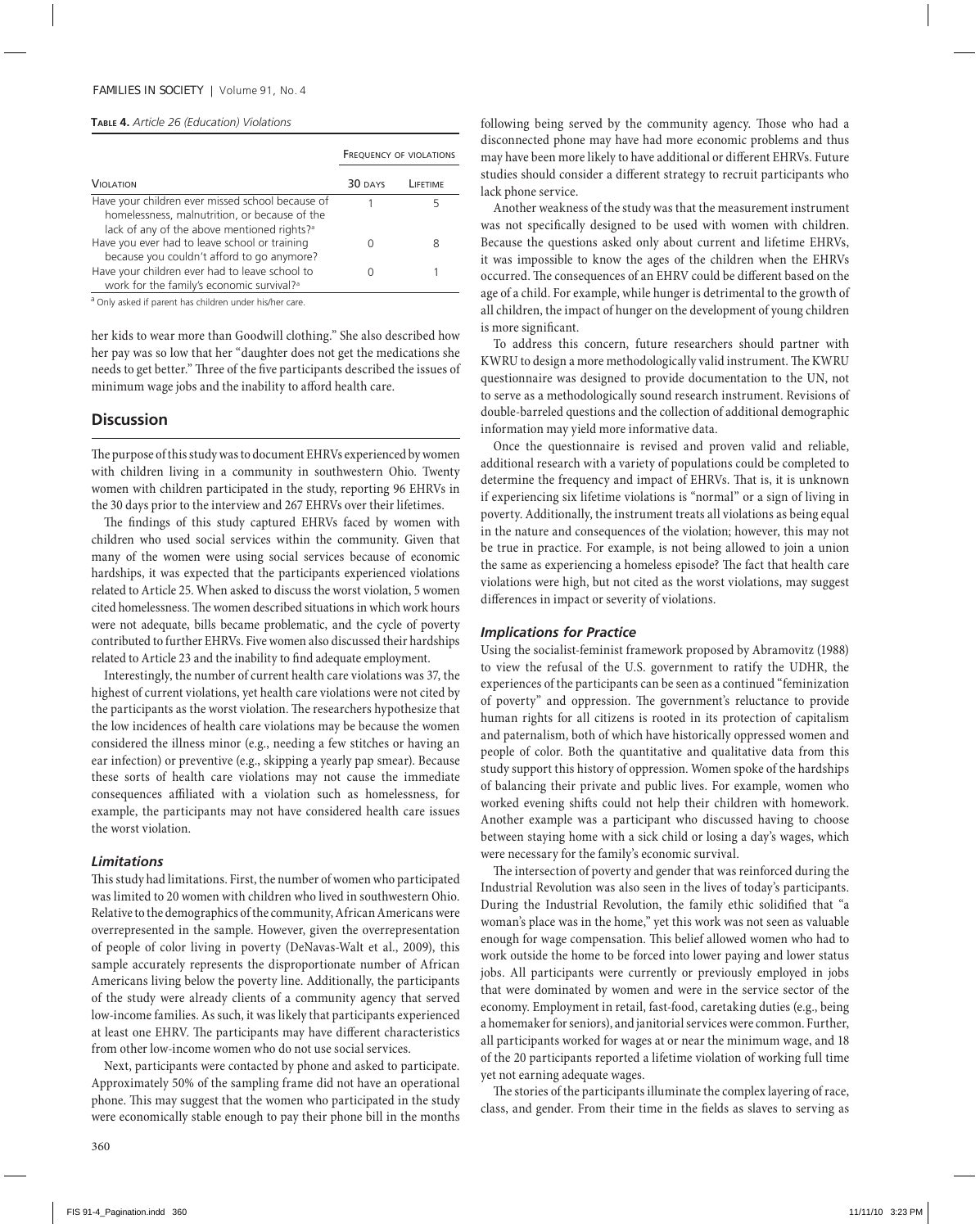domestic workers for White women entering the workforce to access to a quality education, African American women living in poverty have experienced great discrimination, oppression, and disadvantage as compared to their White counterparts. Often, the civil and political rights that have been endorsed in the ICCPR have not been fully realized for people of color (Guinier & Torres, 2002).

African American women were overrepresented in the sample and are overrepresented among those living in poverty. Many participants talked about being caught in the "cycle"—the cycle that resulted from being poor, being female, and being African American. Together, all three characteristics often converged and resulted in at-risk outcomes. According to the U.S. Department of Labor (2008), 77% of Black mothers are in the workforce compared with 70% of White mothers. The median weekly earnings of women also differ: Black women make \$567 per week compared with \$666 made by White women (U.S. Department of Labor, U.S. Bureau of Labor Statistics, 2009). In 2008, the unemployment rate for women was 5.4% for all women, but 8.9% for Black women compared with 4.9% for White women (U.S. Department of Labor, U.S. Bureau of Labor Statistics, 2008). Conley (1999) pointed out that even when income was identical, African Americans were economically behind Whites because of access to financial assets. These assets, including accrued wealth and family support, may have helped White participants in the study moderate the impact of an EHRV.

Women living in poverty may be faced with circumstances that otherwise would be rejected if they were economically secure (Fleurbaey, 2007). For example, participants may have been forced to choose between working at a "less than" job or having their families fall deeper into poverty. Individuals living in poverty are further oppressed because they are among those who have "reduced freedom" due to reduced budgets, fewer possibilities, and fewer available goods (Fleurbaey). The experiences of the participants of this study, represented specifically by their use of words such as "sadness," "frustration," and "blame," emphasize feelings of being trapped and oppressed by the circumstances of poverty.

Experiencing an EHRV perpetuated the cycle of poverty for the participants' children. A participant discussed the process of "cut hours," which resulted in lost wages that ultimately led to the inability to pay her rent. The cascade of EHRVs had the potential to alter the life course of her children. Children living in poverty may be at risk for compromised future success ranging from factors such as higher dropout rates (Kalil & Ziol-Guest, 2005) to complicated mental health issues (Buckner, 2008). The experiences of poor women being "regulated" ultimately results in the lives of their children being regulated as well.

Families that live in countries that ratified the UDHR and also have social welfare systems operating under the philosophies of a social democracy have reduced risks for social and economic rights violations. For example, citizens of Canada have universal health care (Leary, 2006). Additionally, the maternal leave and child care policies of the Nordic countries allow parents to take up to 3 years off work while retaining wages of 70–90% of their income (Lammi-Taskula, 2008). Such income supports might reduce the likelihood that children would be subjected to detrimental child care situations, experience poor health, go hungry, or be forced into homelessness.

#### *Call to Action*

Social workers have a long history of service to the poor. Jane Addams and her creation of the Hull House served as a foundation for serving women and children who were economically vulnerable. Some would argue that on the way to professionalization, social workers became "unfaithful angels" to their mission of societal change (Specht & Courtney, 1994).

Emphasis was placed on the skills needed to work with vulnerable and oppressed families rather than upsetting the structures that created the conditions of poverty. The conflict between micro and macro practice has existed ever since the beginning of the profession (Hopps, 2000; Morris, 2000). Social workers could work to balance their obligations to practice across systems by not only serving families who live in poverty but also advocating for social justice that focuses on human rights.

The National Association of Social Workers (NASW) Delegate Assembly has looked at the issue of human rights as part of the biennial review of *Social Work Speaks*. This group, in the chapter on "International Policy on Human Rights," endorsed supporting the UDHR as being integral to the values of social justice and service to poor and oppressed populations (NASW, 2009). The position specifically calls for the ratification of the UDHR and articulates the following:

NASW's position is to support the right to a standard of living that is adequate for the health and well-being of all people and their families, without exception, and the essential resources to meet such a standard. (NASW, p. 205)

To prepare future social workers to see human rights protection and advocacy as part of their practice, social work educators could use *Social Work Speaks*, the UDHR, and the work of the KWRU to teach issues of poverty and international perspectives. For example, students could learn about the UDHR and then study the social welfare policies of the countries that have signed the document. Students could then engage in a service learning project by using the document created by the KWRU to interview people about their EHRVs. Students could reflect on the interplay among their experiences, their learning about the UDHR, and the implications for their own responsibility to be change agents.

Social workers and the NASW are situated to partner with human rights advocates to encourage the U.S. government to ratify the UDHR and join nearly all of the UN member nations in endorsing the UDHR and ICESCR. To date, the United States, Belize, Botswana, Haiti, Mozambique, and South Africa are the only member nations who ratified the ICCPR but not the ICESCR (Pogge, 2007). The United States could do more to provide economic protection to women with children. The UDHR demands it, and the United States has the financial ability to do so. For women with children, the protection of social and economic rights may help break the ongoing cycle of poverty. Using *Social Work Speaks* as a guide, social work practitioners can advocate for changes in legislation such as raising the minimum wage, offering more generous family leave, supporting a mother's pension for all women engaged in caregiving, and providing some form of universal health care that would benefit and protect all Americans.

Such policy changes would bring the United States in line with other Western countries and would revise the government's philosophies regarding the provision of a safety net for those in need. Social work values and ethics, along with the outlined positions articulated in *Social Work Speaks*, situate social workers to support and advocate for a more progressive safety net that would protect the basic rights of individuals. Making these legislative changes would begin the process of providing low-income women and their children with basic human rights. In doing so, the U.S. government would take the first step in amending the policies that reinforce the feminization of poverty and the oppression that comes with it.

#### *References*

Abramovitz, M. (1988). *Regulating the lives of women: Social welfare policy from the colonial times to the present.* Boston, MA: South End Press.

Abramovitz, M. (2000). *Under attack, fighting back: Women and welfare in the United States*. New York: Monthly Review Press.